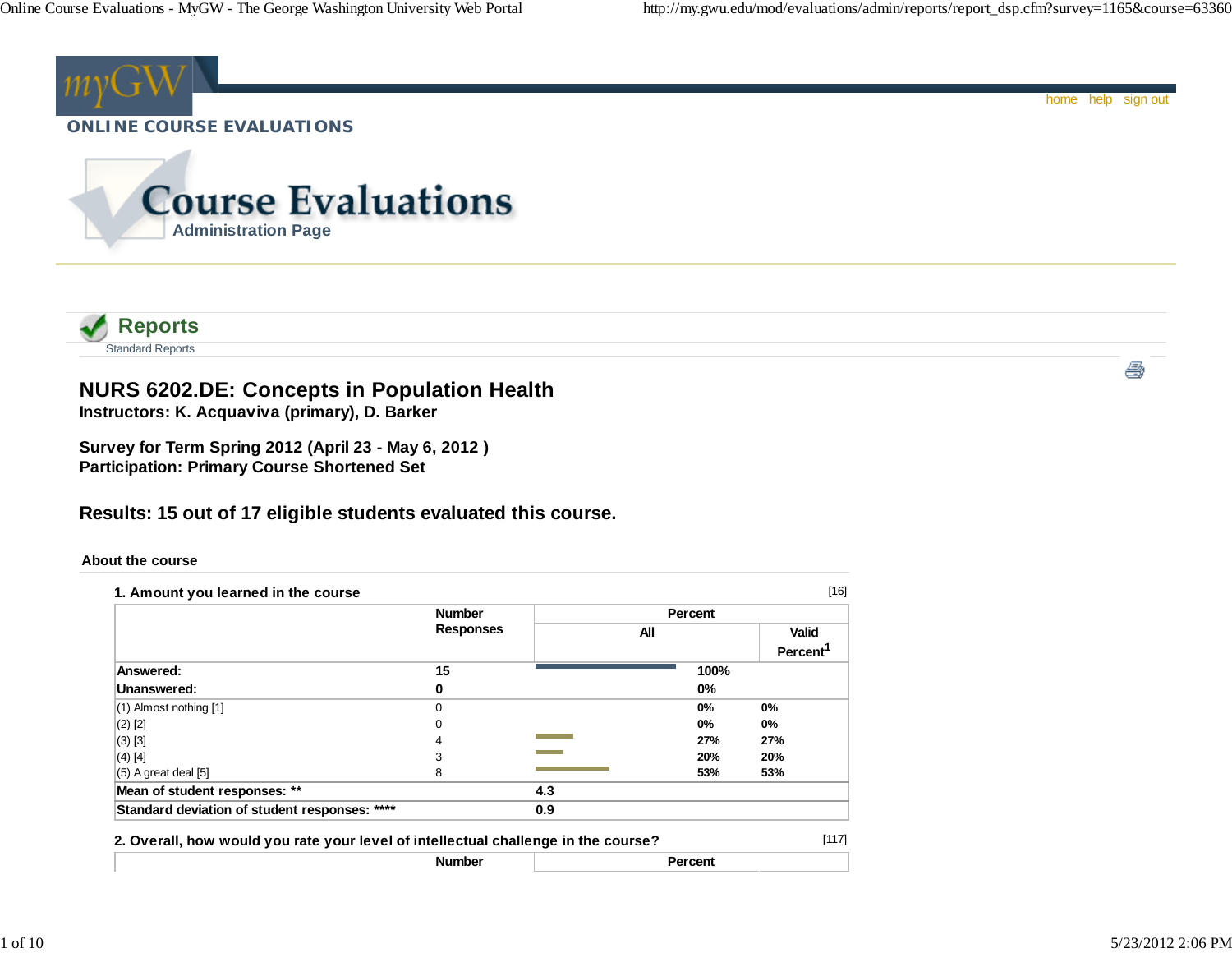|                                               | <b>Responses</b> | All |       | <b>Valid</b> |
|-----------------------------------------------|------------------|-----|-------|--------------|
|                                               |                  |     |       | Percent      |
| Answered:                                     | 15               |     | 100%  |              |
| Unanswered:                                   | 0                |     | $0\%$ |              |
| (1) Not at all challenged [1]                 | 0                |     | $0\%$ | 0%           |
| $(2)$ [2]                                     | 0                |     | $0\%$ | 0%           |
| $(3)$ [3]                                     | 4                |     | 27%   | 27%          |
| $(4)$ [4]                                     | 5                |     | 33%   | 33%          |
| (5) Very challenged [5]                       | 6                |     | 40%   | 40%          |
| Mean of student responses: **                 |                  | 4.1 |       |              |
| Standard deviation of student responses: **** |                  | 0.8 |       |              |

### **3. Amount of effort / work required was:**

[123]

[118]

|                                               | <b>Number</b><br><b>Responses</b> |     | Percent |         |
|-----------------------------------------------|-----------------------------------|-----|---------|---------|
|                                               |                                   | All |         | Valid   |
|                                               |                                   |     |         | Percent |
| Answered:                                     | 15                                |     | 100%    |         |
| Unanswered:                                   | 0                                 |     | $0\%$   |         |
| $(1)$ Very little $[1]$                       | 0                                 |     | 0%      | 0%      |
| $(2)$ [2]                                     | 0                                 |     | $0\%$   | $0\%$   |
| $(3)$ [3]                                     | 2                                 |     | 13%     | 13%     |
| $(4)$ [4]                                     |                                   |     | 47%     | 47%     |
| $(5)$ A great deal $[5]$                      | 6                                 |     | 40%     | 40%     |
| Not applicable / No opinion [x]               | 0                                 |     | $0\%$   | $\sim$  |
| Mean of student responses: **                 |                                   | 4.3 |         |         |
| Standard deviation of student responses: **** |                                   | 0.7 |         |         |

### **4. Overall, how would you rate your level of engagement in the subject matter?**

|                                                                 | <b>Number</b><br><b>Responses</b> |                  | Percent        |                      |
|-----------------------------------------------------------------|-----------------------------------|------------------|----------------|----------------------|
|                                                                 |                                   |                  | All            |                      |
|                                                                 |                                   |                  |                | Percent <sup>1</sup> |
| Answered:                                                       | 15                                |                  | 100%           |                      |
| Unanswered:                                                     | 0                                 |                  | $0\%$          |                      |
| (1) Not at all engaged [1]                                      | 0                                 |                  | 0%             | 0%                   |
| $(2)$ [2]                                                       |                                   | <b>The State</b> | 7%             | 7%                   |
| $(3)$ [3]                                                       | 2                                 |                  | 13%            | 13%                  |
| $(4)$ [4]                                                       | 3                                 |                  | 20%            | 20%                  |
| (5) Very engaged [5]                                            | 9                                 |                  | 60%            | 60%                  |
| Mean of student responses: **                                   |                                   | 4.3              |                |                      |
| Standard deviation of student responses: ****                   |                                   | 0.9              |                |                      |
| 5. Increased conceptual understanding and/or critical thinking. |                                   |                  |                | [129]                |
|                                                                 | <b>Number</b>                     |                  | <b>Percent</b> |                      |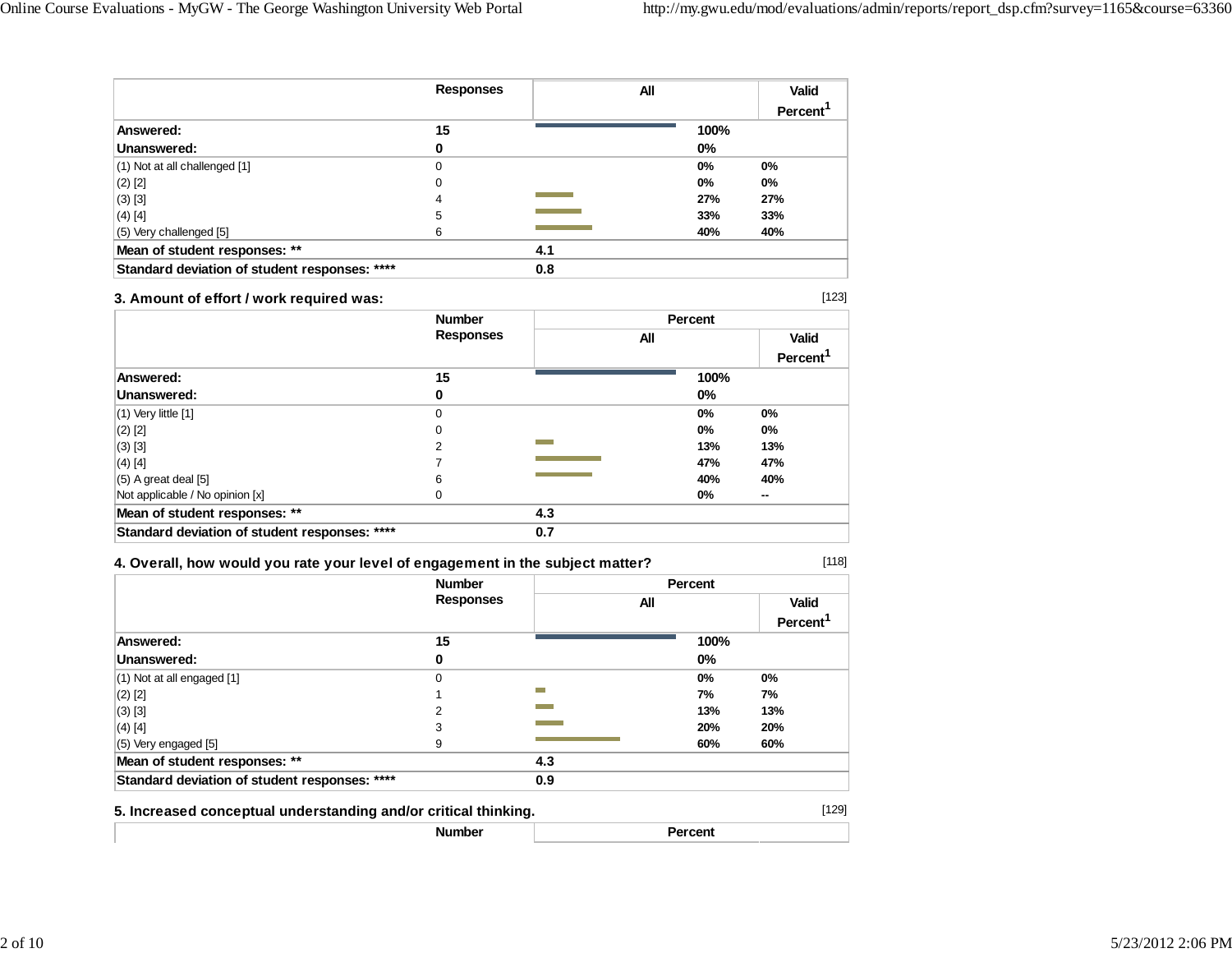[122]

[15]

|                                               | <b>Responses</b> | All |       | <b>Valid</b> |
|-----------------------------------------------|------------------|-----|-------|--------------|
|                                               |                  |     |       | Percent      |
| Answered:                                     | 15               |     | 100%  |              |
| Unanswered:                                   | 0                |     | $0\%$ |              |
| $(1)$ Not at all $[1]$                        | 0                |     | $0\%$ | $0\%$        |
| $(2)$ [2]                                     | 0                |     | $0\%$ | $0\%$        |
| $(3)$ [3]                                     | 2                |     | 13%   | 13%          |
| $(4)$ [4]                                     | 5                |     | 33%   | 33%          |
| $(5)$ A great deal $[5]$                      | 8                |     | 53%   | 53%          |
| Not applicable / No opinion [x]               |                  |     | $0\%$ | --           |
| Mean of student responses: **                 |                  | 4.4 |       |              |
| Standard deviation of student responses: **** |                  | 0.7 |       |              |

### **6. Course content was organized in a manner that facilitated learning.**

|                                               | <b>Number</b><br><b>Responses</b> |     | Percent |                         |
|-----------------------------------------------|-----------------------------------|-----|---------|-------------------------|
|                                               |                                   | All |         | Valid<br><b>Percent</b> |
| Answered:                                     | 15                                |     | 100%    |                         |
| Unanswered:                                   | 0                                 |     | $0\%$   |                         |
| $(1)$ Not at all $[1]$                        | 0                                 |     | $0\%$   | $0\%$                   |
| $(2)$ [2]                                     | 0                                 |     | $0\%$   | $0\%$                   |
| $(3)$ [3]                                     | 3                                 |     | 20%     | 20%                     |
| $(4)$ [4]                                     | 2                                 |     | 13%     | 13%                     |
| $(5)$ Completely $[5]$                        | 10                                |     | 67%     | 67%                     |
| Not applicable / No opinion [x]               | 0                                 |     | $0\%$   | $\sim$                  |
| Mean of student responses: **                 |                                   | 4.5 |         |                         |
| Standard deviation of student responses: **** |                                   | 0.8 |         |                         |

**7. Number of hours per week outside of class typically spent doing readings, assignments, reviewing notes, writing papers, studying for exams**

|                                 | <b>Number</b>    | Percent |                                      |
|---------------------------------|------------------|---------|--------------------------------------|
|                                 | <b>Responses</b> | All     | <b>Valid</b><br>Percent <sup>1</sup> |
| Answered:                       | 15               | 100%    |                                      |
| Unanswered:                     | 0                | $0\%$   |                                      |
| Less than one hour or none      | $\Omega$         | 0%      | $\sim$                               |
| 1-2 hours                       | 0                | 0%      | $\sim$                               |
| 3-4 hours                       | 4                | 27%     | --                                   |
| 5-6 hours                       | 5                | 33%     | $\sim$                               |
| 7-8 hours                       | 2                | 13%     | $\sim$                               |
| $9-10$ hours                    | 0                | 0%      | $\sim$                               |
| More than 10 hours              | 4                | 27%     | --                                   |
| 8. Overall rating of the course |                  |         | [680]                                |
|                                 | <b>Number</b>    | Percent |                                      |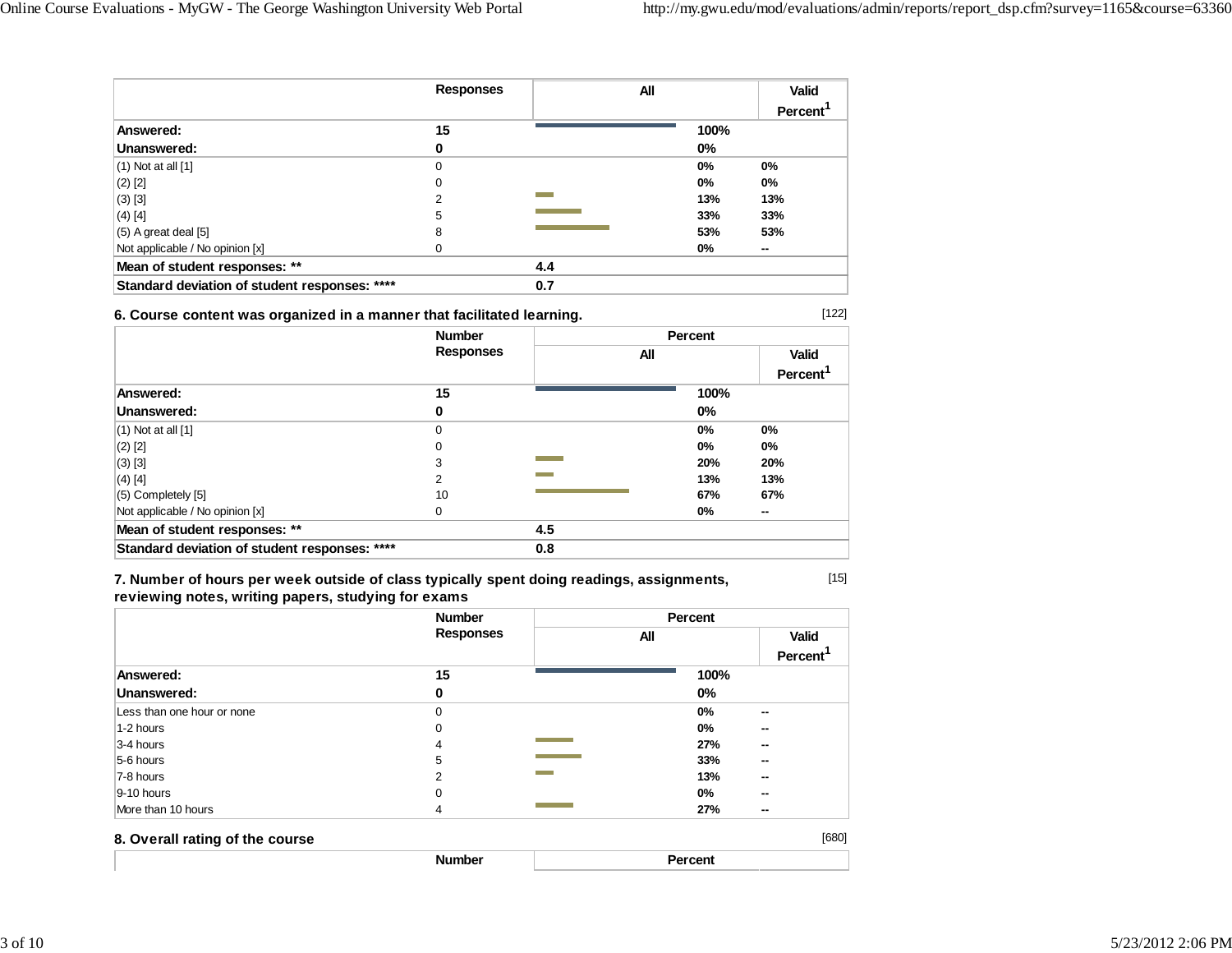|                                               | <b>Responses</b> | All |       | Valid   |
|-----------------------------------------------|------------------|-----|-------|---------|
|                                               |                  |     |       | Percent |
| Answered:                                     | 15               |     | 100%  |         |
| Unanswered:                                   | 0                |     | $0\%$ |         |
| $(1)$ Poor $[1]$                              | 0                |     | $0\%$ | 0%      |
| $(2)$ [2]                                     | 0                |     | $0\%$ | $0\%$   |
| $(3)$ [3]                                     | 3                |     | 20%   | 20%     |
| $(4)$ [4]                                     | 3                |     | 20%   | 20%     |
| $(5)$ Excellent $[5]$                         | 9                |     | 60%   | 60%     |
| Mean of student responses: **                 |                  | 4.4 |       |         |
| Standard deviation of student responses: **** |                  | 0.8 |       |         |

### **About the instructor**

| 9. Was knowledgeable about the subject and course material. |                                   |     |         |                |
|-------------------------------------------------------------|-----------------------------------|-----|---------|----------------|
|                                                             | <b>Number</b><br><b>Responses</b> |     | Percent |                |
|                                                             |                                   | All |         | Valid          |
|                                                             |                                   |     |         | <b>Percent</b> |
| Answered:                                                   | 15                                |     | 100%    |                |
| Unanswered:                                                 | 0                                 |     | $0\%$   |                |
| (1) Not at all knowledgeable [1]                            | O                                 |     | $0\%$   | $0\%$          |
| $(2)$ [2]                                                   | 0                                 |     | $0\%$   | $0\%$          |
| $(3)$ [3]                                                   | 0                                 |     | $0\%$   | $0\%$          |
| $(4)$ [4]                                                   | 5                                 |     | 33%     | 33%            |
| (5) Very knowledgeable [5]                                  | 10                                |     | 67%     | 67%            |
| Not applicable / No opinion [x]                             | 0                                 |     | 0%      | --             |
| Mean of student responses: **                               |                                   | 4.7 |         |                |
| Standard deviation of student responses: ****               |                                   | 0.5 |         |                |

### **10. Accessibility outside of class.**

[134]

|                                               | <b>Number</b>    |     |     | Percent |                      |
|-----------------------------------------------|------------------|-----|-----|---------|----------------------|
|                                               | <b>Responses</b> |     | All |         | <b>Valid</b>         |
|                                               |                  |     |     |         | Percent <sup>'</sup> |
| Answered:                                     | 15               |     |     | 100%    |                      |
| Unanswered:                                   | 0                |     |     | 0%      |                      |
| $(1)$ Not at all accessible $[1]$             | 0                |     |     | 0%      | 0%                   |
| $(2)$ [2]                                     | 0                |     |     | 0%      | 0%                   |
| $(3)$ [3]                                     | 0                |     |     | 0%      | 0%                   |
| $(4)$ [4]                                     | 0                |     |     | 0%      | $0\%$                |
| $(5)$ Very accessible [5]                     | 14               |     |     | 93%     | 100%                 |
| Not applicable / No opinion [x]               |                  | ▀   |     | 7%      | $\sim$               |
| Mean of student responses: **                 |                  | 5.0 |     |         |                      |
| Standard deviation of student responses: **** |                  | 0.0 |     |         |                      |

**11. Enthusiasm for topic/subject.**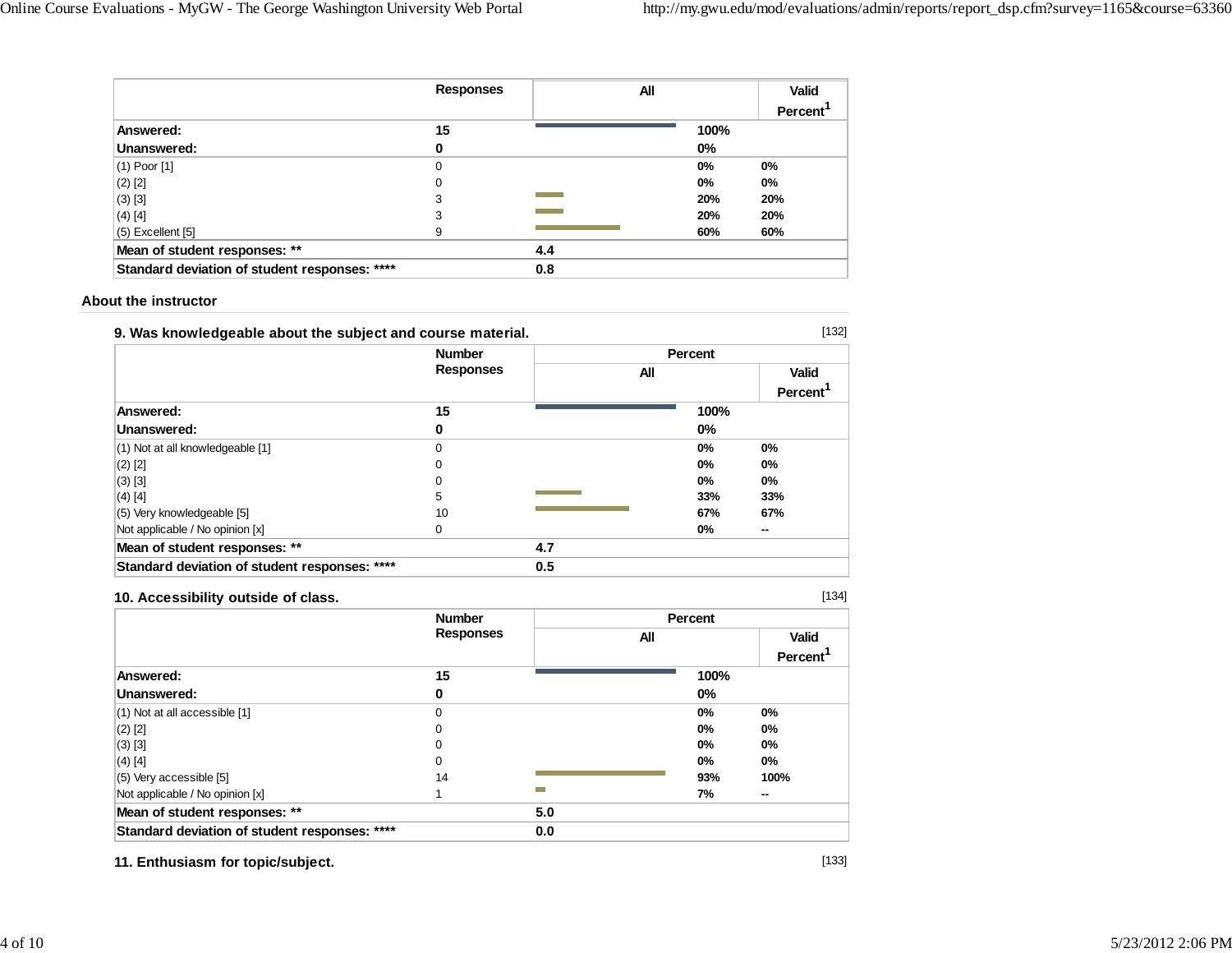|                                               | <b>Number</b><br><b>Responses</b> |     | Percent |                      |  |
|-----------------------------------------------|-----------------------------------|-----|---------|----------------------|--|
|                                               |                                   |     | All     | <b>Valid</b>         |  |
|                                               |                                   |     |         | Percent <sup>1</sup> |  |
| Answered:                                     | 15                                |     | 100%    |                      |  |
| Unanswered:                                   | 0                                 |     | $0\%$   |                      |  |
| (1) Not at all enthusiastic [1]               | 0                                 |     | $0\%$   | $0\%$                |  |
| $(2)$ [2]                                     | 0                                 |     | $0\%$   | $0\%$                |  |
| $(3)$ [3]                                     | 0                                 |     | $0\%$   | $0\%$                |  |
| $(4)$ [4]                                     | 0                                 |     | 0%      | $0\%$                |  |
| (5) Very enthusiastic [5]                     | 15                                |     | 100%    | 100%                 |  |
| Not applicable / No opinion [x]               | 0                                 |     | 0%      | --                   |  |
| Mean of student responses: **                 |                                   | 5.0 |         |                      |  |
| Standard deviation of student responses: **** |                                   | 0.0 |         |                      |  |

### **12. Designed and used fair grading procedures.**

|                                               | <b>Number</b><br><b>Responses</b> |     | Percent |                |  |
|-----------------------------------------------|-----------------------------------|-----|---------|----------------|--|
|                                               |                                   | All |         | <b>Valid</b>   |  |
|                                               |                                   |     |         | <b>Percent</b> |  |
| Answered:                                     | 15                                |     | 100%    |                |  |
| Unanswered:                                   | 0                                 |     | $0\%$   |                |  |
| $(1)$ Not at all fair $[1]$                   | 0                                 |     | $0\%$   | 0%             |  |
| $(2)$ [2]                                     | 0                                 |     | $0\%$   | $0\%$          |  |
| $(3)$ [3]                                     |                                   |     | 13%     | 13%            |  |
| $(4)$ [4]                                     |                                   | −   | 7%      | 7%             |  |
| $(5)$ Very fair $[5]$                         | 12                                |     | 80%     | 80%            |  |
| Not applicable / No opinion [x]               | 0                                 |     | $0\%$   | --             |  |
| Mean of student responses: **                 |                                   | 4.7 |         |                |  |
| Standard deviation of student responses: **** |                                   | 0.7 |         |                |  |

### **13. Provided adequate feedback on exams/papers/performance.**

[136]

[135]

|                                               | <b>Number</b><br><b>Responses</b> |     | Percent |                                      |  |
|-----------------------------------------------|-----------------------------------|-----|---------|--------------------------------------|--|
|                                               |                                   | All |         | <b>Valid</b><br>Percent <sup>'</sup> |  |
| Answered:                                     | 15                                |     | 100%    |                                      |  |
| Unanswered:                                   | 0                                 |     | 0%      |                                      |  |
| $(1)$ Not adequate $[1]$                      | 0                                 |     | 0%      | 0%                                   |  |
| $(2)$ [2]                                     | 0                                 |     | 0%      | 0%                                   |  |
| $(3)$ [3]                                     |                                   | m.  | 7%      | 7%                                   |  |
| $(4)$ [4]                                     | 3                                 |     | 20%     | 20%                                  |  |
| $(5)$ Very adequate [5]                       | 11                                |     | 73%     | 73%                                  |  |
| Not applicable / No opinion [x]               | $\Omega$                          |     | 0%      | $\sim$                               |  |
| Mean of student responses: **                 |                                   | 4.7 |         |                                      |  |
| Standard deviation of student responses: **** |                                   | 0.6 |         |                                      |  |

**14. Overall rating of the instructor**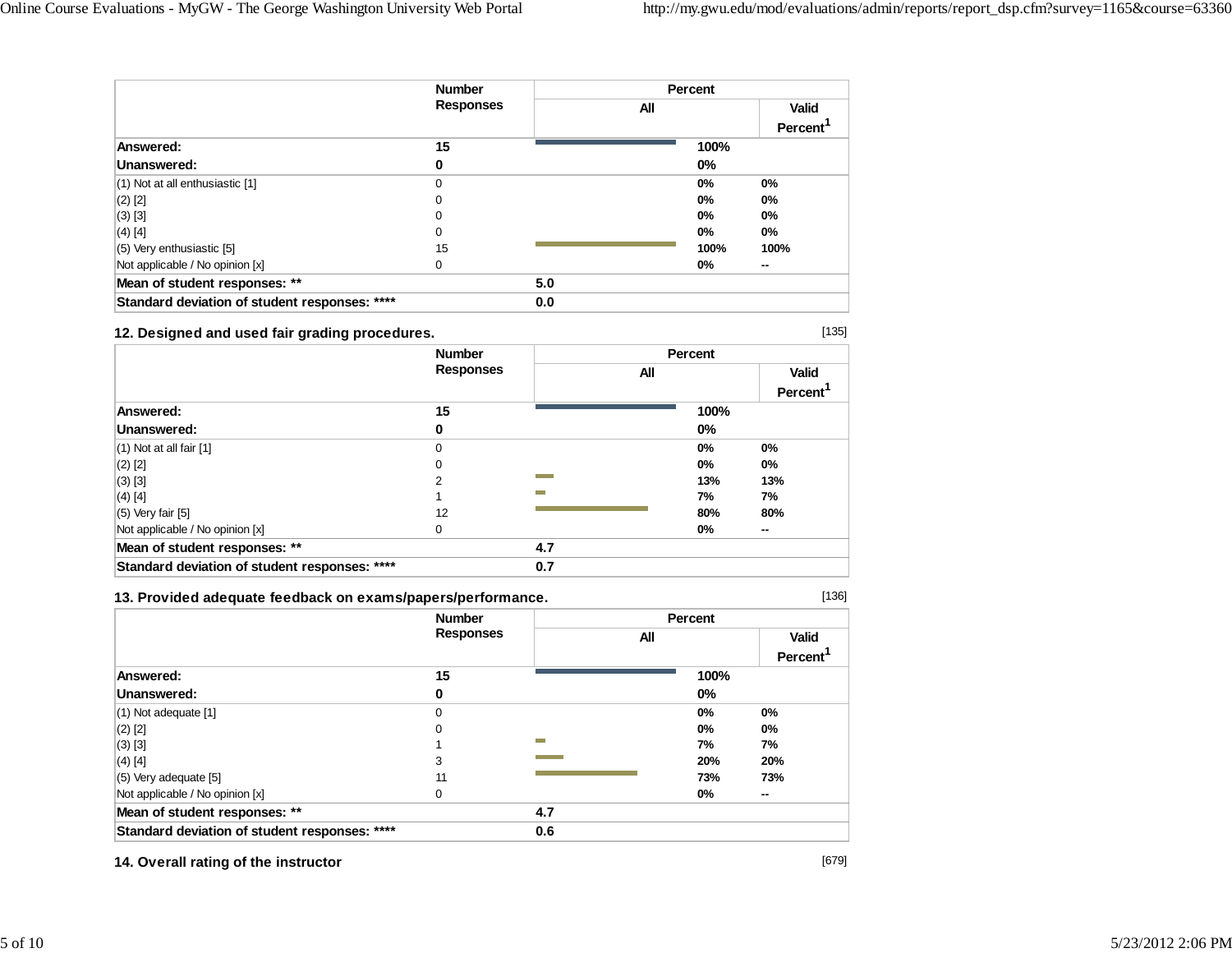[1765]

|                                               | <b>Number</b><br><b>Responses</b> |     | Percent |                      |  |
|-----------------------------------------------|-----------------------------------|-----|---------|----------------------|--|
|                                               |                                   | All |         | <b>Valid</b>         |  |
|                                               |                                   |     |         | Percent <sup>1</sup> |  |
| Answered:                                     | 15                                |     | 100%    |                      |  |
| Unanswered:                                   | 0                                 |     | $0\%$   |                      |  |
| $(1)$ Poor $[1]$                              | 0                                 |     | $0\%$   | 0%                   |  |
| $(2)$ [2]                                     | 0                                 |     | $0\%$   | 0%                   |  |
| $(3)$ [3]                                     | 0                                 |     | $0\%$   | $0\%$                |  |
| $(4)$ [4]                                     | 3                                 |     | 20%     | 20%                  |  |
| $(5)$ Excellent $[5]$                         | 12                                |     | 80%     | 80%                  |  |
| Mean of student responses: **                 |                                   | 4.8 |         |                      |  |
| Standard deviation of student responses: **** |                                   | 0.4 |         |                      |  |

#### [681] **15. Use this space for any comments you may have about the course, the instructor, readings, etc.**

**Student 4:** I very much enjoyed this class. The professor's enthusiasm and dedication encourage student performance and the want to push yourself and perform at a higher level.

**Student 3:** She was always available and quick to respond. Very enthusiastic about her subject matter

**Student 2:** Kim is by far the best instructor out of 12 that I have had at GWU. She shares her knowledge and experiences, goes above and beyond as far as checking in with students, provides encouragement, provides balanced feedback, is engaged in the discussion, and is very flexible and organized.

**Student 6:** I think the course was organized strangely, and I don't think that came from our instructor. Really enjoyed initial vulnerable pop discussions and reading, but things got fuzzy and loose around the program eval, I thought. We flew through this last week, which came when other classes were wrapping up. Just an odd rhythm to the schedule. Emergency thing was well placed here though. Very helpful. **Student 5:** Very responsive and encouraging, Kim's enthusiam kept all us engaged on discussion boards.

### **Department-Specific Questions**

| 16. Expected grade in the course |                  |         | [2311]       |
|----------------------------------|------------------|---------|--------------|
|                                  | <b>Number</b>    | Percent |              |
|                                  | <b>Responses</b> | All     | <b>Valid</b> |
|                                  |                  |         | Percent      |
| Answered:                        | 15               | 100%    |              |
| Unanswered:                      | 0                | $0\%$   |              |
| A                                | 13               | 87%     | $\sim$       |
| B                                | −                | 7%      | $\sim$       |
| С                                |                  | 0%      | --           |
|                                  |                  | $0\%$   | $\sim$       |
|                                  | U                | $0\%$   | $\sim$       |
| Don't know                       | −                | 7%      | $\sim$       |

#### **17. Course expectations were clear.**

*Number* **Number Responses PercentAll ValidPercent<sup>1</sup> Answered: 15100%**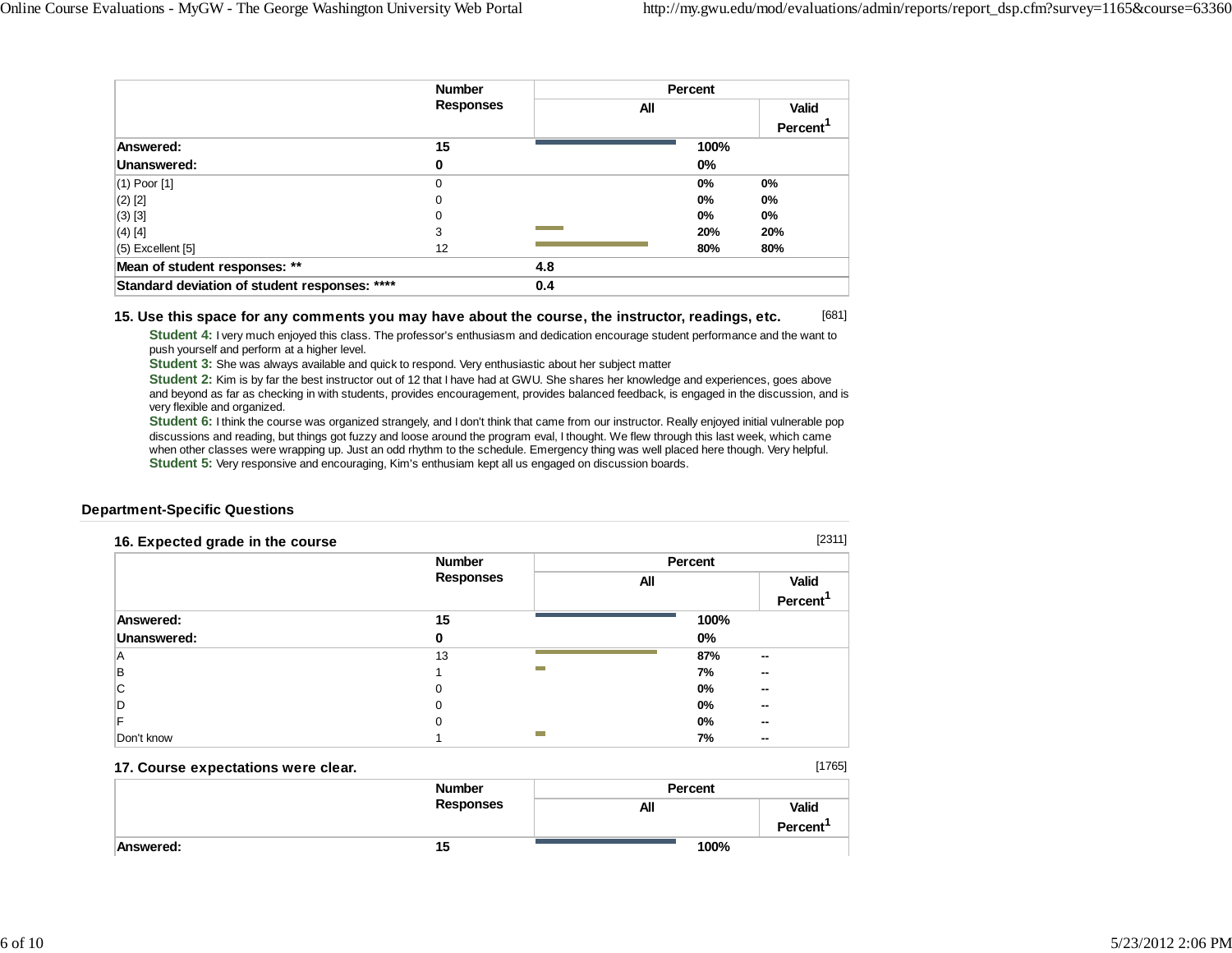| Unanswered:                                   |   |     | $0\%$ |       |
|-----------------------------------------------|---|-----|-------|-------|
| (1) Strongly disagree [1]                     | 0 |     | 0%    | $0\%$ |
| $(2)$ [2]                                     |   |     | 0%    | 0%    |
| (3) [3]                                       |   |     | 0%    | 0%    |
| $(4)$ [4]                                     |   |     | 47%   | 47%   |
| (5) Strongly agree [5]                        | 8 |     | 53%   | 53%   |
| Not applicable/No opinion [x]                 |   |     | 0%    | --    |
| Mean of student responses: **                 |   | 4.5 |       |       |
| Standard deviation of student responses: **** |   | 0.5 |       |       |

#### **18. Course materials were relevant and current.**

|                                               | <b>Number</b><br><b>Responses</b> |            | Percent |                |  |
|-----------------------------------------------|-----------------------------------|------------|---------|----------------|--|
|                                               |                                   | All        |         | <b>Valid</b>   |  |
|                                               |                                   |            |         | <b>Percent</b> |  |
| Answered:                                     | 15                                |            | 100%    |                |  |
| Unanswered:                                   | 0                                 |            | 0%      |                |  |
| $(1)$ Strongly disagree [1]                   |                                   | <b>COL</b> | 7%      | 7%             |  |
| $(2)$ [2]                                     | 0                                 |            | $0\%$   | $0\%$          |  |
| $(3)$ [3]                                     |                                   | <b>COL</b> | 7%      | 7%             |  |
| $(4)$ [4]                                     | 2                                 |            | 13%     | 13%            |  |
| $(5)$ Strongly agree [5]                      | 11                                |            | 73%     | 73%            |  |
| Not applicable/No opinion [x]                 | 0                                 |            | $0\%$   | $\sim$         |  |
| Mean of student responses: **                 |                                   | 4.5        |         |                |  |
| Standard deviation of student responses: **** |                                   | 1.1        |         |                |  |

## **19. Materials in Blackboard were organized and easily accessible.**

[1445]

[1766]

|                                               | <b>Number</b>    |     | <b>Percent</b> |                      |  |
|-----------------------------------------------|------------------|-----|----------------|----------------------|--|
|                                               | <b>Responses</b> | All |                | <b>Valid</b>         |  |
|                                               |                  |     |                | Percent <sup>'</sup> |  |
| Answered:                                     | 15               |     | 100%           |                      |  |
| Unanswered:                                   | 0                |     | $0\%$          |                      |  |
| (1) Strongly disagree [1]                     | 0                |     | 0%             | $0\%$                |  |
| $(2)$ [2]                                     | 0                |     | 0%             | $0\%$                |  |
| $(3)$ [3]                                     | 0                |     | $0\%$          | 0%                   |  |
| $(4)$ [4]                                     | 5                |     | 33%            | 33%                  |  |
| (5) Strong agree [5]                          | 10               |     | 67%            | 67%                  |  |
| Not applicable/No opinion [x]                 | 0                |     | $0\%$          | $\sim$               |  |
| Mean of student responses: **                 |                  | 4.7 |                |                      |  |
| Standard deviation of student responses: **** |                  | 0.5 |                |                      |  |

### **20. Feedback on assignments and examinations was received in a timely manner.**

|           | <b>Number</b>    | Percent |                          |  |
|-----------|------------------|---------|--------------------------|--|
|           | <b>Responses</b> | All     | <b>Valid</b><br>Percent' |  |
| Answered: | 15               | 100%    |                          |  |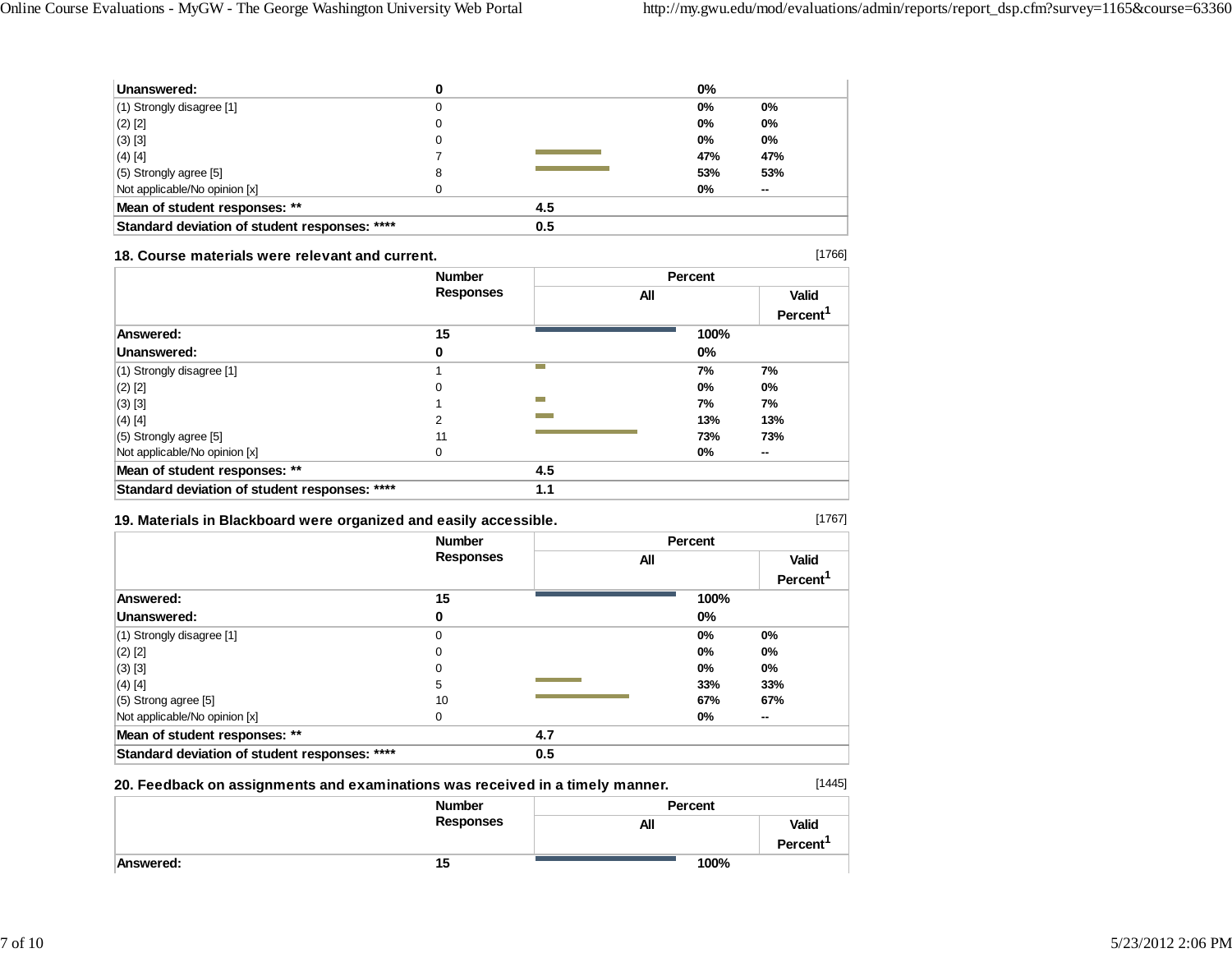| Unanswered:                                   |    |     | $0\%$ |     |
|-----------------------------------------------|----|-----|-------|-----|
| $(1)$ Strong disagree [1]                     |    |     | 0%    | 0%  |
| $(2)$ [2]                                     | 0  |     | 0%    | 0%  |
| $(3)$ [3]                                     |    |     | 7%    | 7%  |
| $(4)$ [4]                                     | 4  |     | 27%   | 27% |
| $(5)$ Strongly agree [5]                      | 10 |     | 67%   | 67% |
| Not applicable/ No opinion [x]                |    |     | $0\%$ | --  |
| Mean of student responses: **                 |    | 4.6 |       |     |
| Standard deviation of student responses: **** |    | 0.6 |       |     |

### **21. The instructor encouraged discussions, questions, and the expression of ideas.**

|                                               | <b>Number</b>    |     | Percent |       |                      |
|-----------------------------------------------|------------------|-----|---------|-------|----------------------|
|                                               | <b>Responses</b> |     | All     |       | <b>Valid</b>         |
|                                               |                  |     |         |       | Percent <sup>1</sup> |
| Answered:                                     | 15               |     |         | 100%  |                      |
| Unanswered:                                   | 0                |     |         | $0\%$ |                      |
| $(1)$ Strongly disagree $[1]$                 | 0                |     |         | $0\%$ | $0\%$                |
| $(2)$ [2]                                     | 0                |     |         | $0\%$ | 0%                   |
| $(3)$ [3]                                     | 0                |     |         | $0\%$ | $0\%$                |
| $(4)$ [4]                                     | 3                |     |         | 20%   | 20%                  |
| $(5)$ Strongly agree [5]                      | 12               |     |         | 80%   | 80%                  |
| Not applicable/No opinion [x]                 | 0                |     |         | 0%    | --                   |
| Mean of student responses: **                 |                  | 4.8 |         |       |                      |
| Standard deviation of student responses: **** |                  | 0.4 |         |       |                      |

### **22. The instructor encouraged the use of current resources.**

[2313]

**Percent<sup>1</sup>**

**100%** 

[1768]

|                                               | <b>Number</b><br><b>Responses</b> |     | Percent |                      |
|-----------------------------------------------|-----------------------------------|-----|---------|----------------------|
|                                               |                                   | All |         |                      |
|                                               |                                   |     |         | Percent <sup>1</sup> |
| Answered:                                     | 15                                |     | 100%    |                      |
| Unanswered:                                   | 0                                 |     | $0\%$   |                      |
| $(1)$ Strongly disagree $[1]$                 | $\mathbf 0$                       |     | 0%      | 0%                   |
| $(2)$ [2]                                     | $\Omega$                          |     | 0%      | 0%                   |
| $(3)$ [3]                                     | 0                                 |     | $0\%$   | $0\%$                |
| $(4)$ [4]                                     | 5                                 |     | 33%     | 33%                  |
| $(5)$ Strongly agree [5]                      | 10                                |     | 67%     | 67%                  |
| Not applicable/No opinion                     | 0                                 |     | $0\%$   | --                   |
| Mean of student responses: **                 |                                   | 4.7 |         |                      |
| Standard deviation of student responses: **** |                                   | 0.5 |         |                      |

### **23. The instructor used effective instructional strategies.**

*Number* **Number Responses Percent All Valid**

**Answered: 15**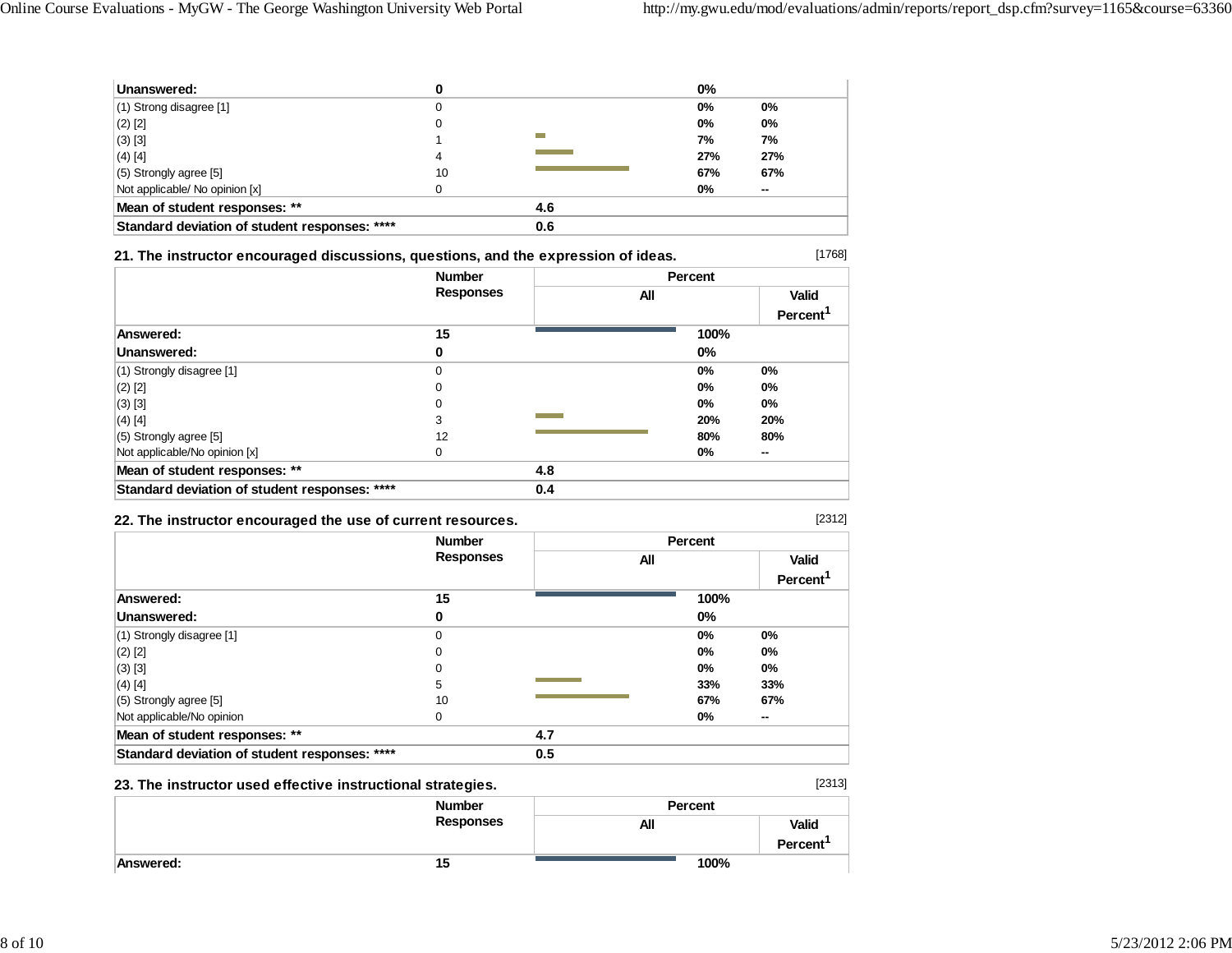| Unanswered:                                   |     |     | $0\%$ |        |
|-----------------------------------------------|-----|-----|-------|--------|
| (1) Strongly disagree [1]                     |     |     | 0%    | 0%     |
| $(2)$ [2]                                     |     |     | 0%    | 0%     |
| $(3)$ [3]                                     |     |     | 0%    | 0%     |
| $(4)$ [4]                                     | 5   |     | 33%   | 33%    |
| (5) Strongly agree [5]                        | 10  |     | 67%   | 67%    |
| Not applicable/No opinion                     |     |     | 0%    | $\sim$ |
| Mean of student responses: **                 |     | 4.7 |       |        |
| Standard deviation of student responses: **** | 0.5 |     |       |        |

[2314] **24. Please describe the most positive aspect(s) of this course. What should stay the same? (If multiple instructors are responsible for implementing this course, identify the instructor by name when applicable).**

**Student 8:** The instructor was very available and responded quickly.

**Student 1:** The use of current resources and up-to-date text enhanced the learning process. Continue with this good work. **Student 2:** The only thing I might change is the emergency response session. I would have like to learn something more about epidemiology instead.

**Student 3:** I spent a lot of time on this class. I enjoyed the content. That said, I also felt like it was too much time commitment. I don't mean to downplay the importance of the subject but, Pharmacology and Health Assessment seem much more integral to NP practice. While the information was useful, and at times eye-opening, i always felt like my time could be better utilized studying Pharm or HA. **Student 4:** Really enjoyed the disaster CEU.

**Student 6:** Kim was such a cheerleader for us, and that helped enormously in a rather discombobulated class. And of course the distance element is always a little hard unless instructor really appears to be "there," which she was.

**Student 7:** Positive-The assignments really helped me to learn the content.

#### [2315] **25. Which aspect(s) of the course need(s) the greatest improvement and what recommendations do you have for improvement? (If multiple instructors are responsible for implementing this course, identify the instructor by name when applicable).**

**Student 2:** I think a look at the number of textbooks should be reviewed. Could a solid journal article replace one of them? **Student 3:** The book list. The books are useless. I have one that is still in the plastic. I don't think I opened any of them. All of the needed content is online.

**Student 4:** M&M assignment

**Student 6:** The organization and schedule are in need of some adjustment. Felt more cohesive earlier on and then mildly fell apart as we went through it. Also, each section seemed to be on a very different schedule, yet we received announcements from main instructor, so that left me scratching my head more than once, trying to figure out what they were talking about. Could be a really stellar class with a tighter syllabus and more clarity, especially with program eval project. Perhaps all sections should be on the same schedule, too. **Student 7:** I don't have any recommendations

**Student 8:** I disliked the assignment about rating most vulnerable populations. Clearly people will disagree. I felt it was based more on opinion than on fact. The assignment should have made people provide more information as to why they felt a certain way. **Student 1:** technical issues with links and downloading documents continues to be a challenge.

1 - *Valid Percent: Excludes missing, not applicable, and/or blank responses.*

\*\* - *Mean of student responses: The mean is the arithmetic average of a set of scores found by summing the scores from each student and dividing that sum by the number of students who answered with a valid answer to this question.*

\*\*\* - *Mean of courses: The mean is the arithmetic average of a set of scores found by summing the mean from each course and dividing that sum by the number of courses that asked this question. This can be viewed as the mean of means of courses.*